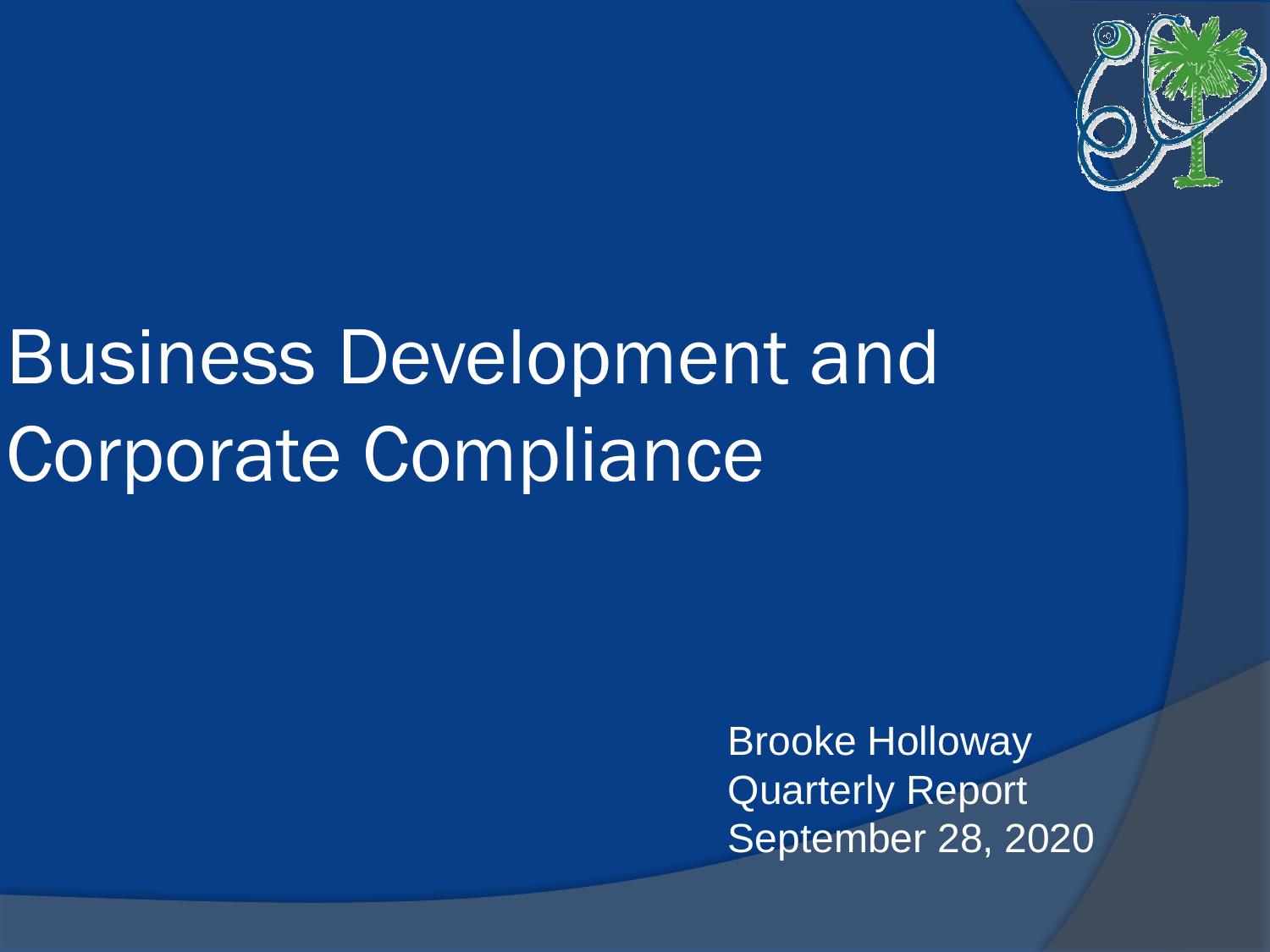# HR Update (Metrics)



● New Hires Since June

- 6 Patient Service Representatives
- **4 Customer Service Representatives**
- 2 RN's
- $\bullet$  2 NP's
- $\bullet$  1 PA
- 1 MD

\*Some providers are part time/PRN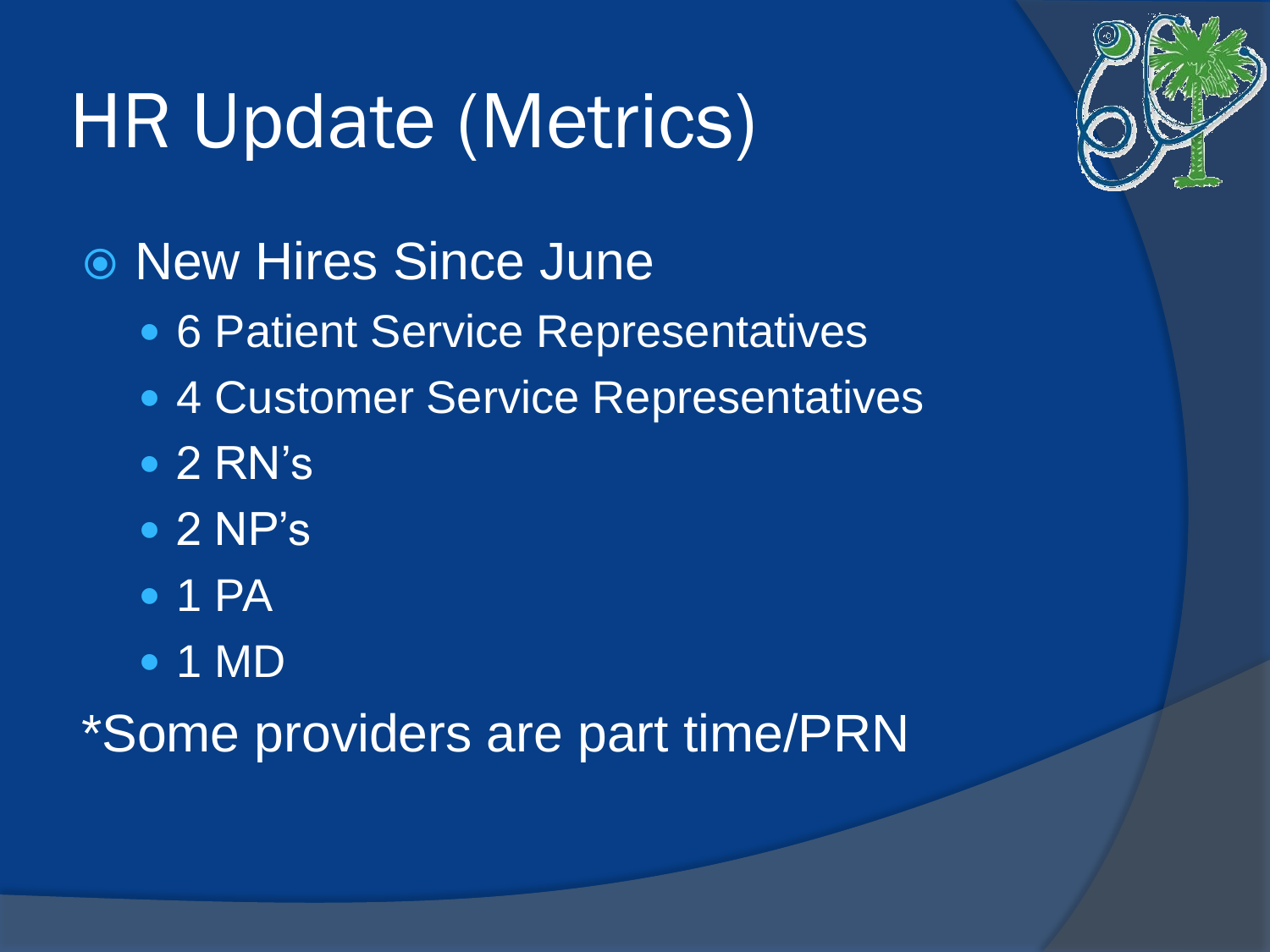# HR Update (Metrics)



● Separations Since June

- 2 Patient Service Representatives
- 2 RN's
- $\bullet$  1 LPN
- 1 Customer Service Representative
- $\bullet$  1 PA

\*Does not include employees who made internal transfers or converted to PRN status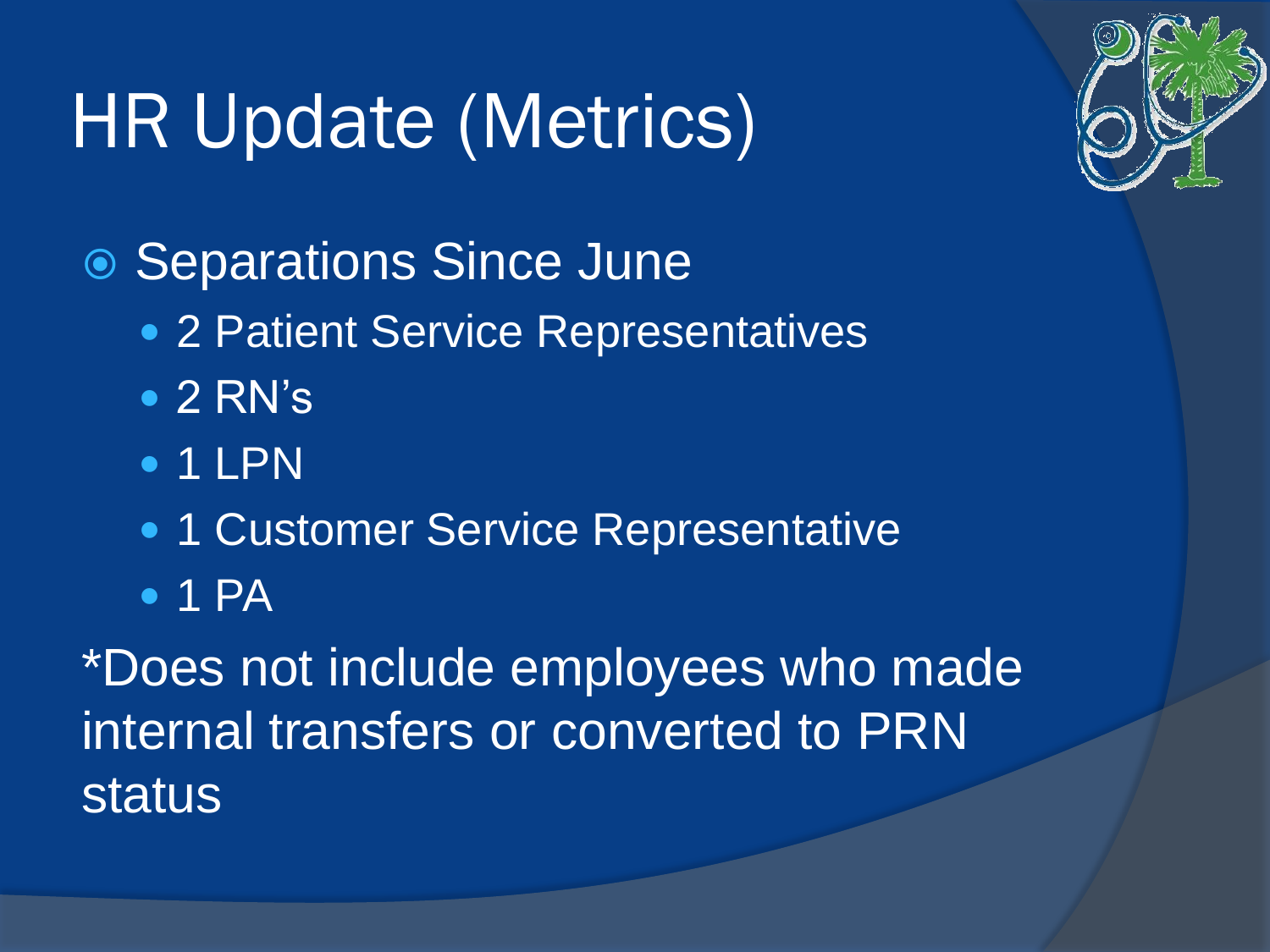#### COVID-19 Response

- Signage, social media, newspaper articles, and other internal/external communications
- **Families First Coronavirus Response** Act (FFCRA) implementation and administration (along with from Kim from the Finance Department)
- Providing virtual interview options and onboarding that is compliant with CDC guidelines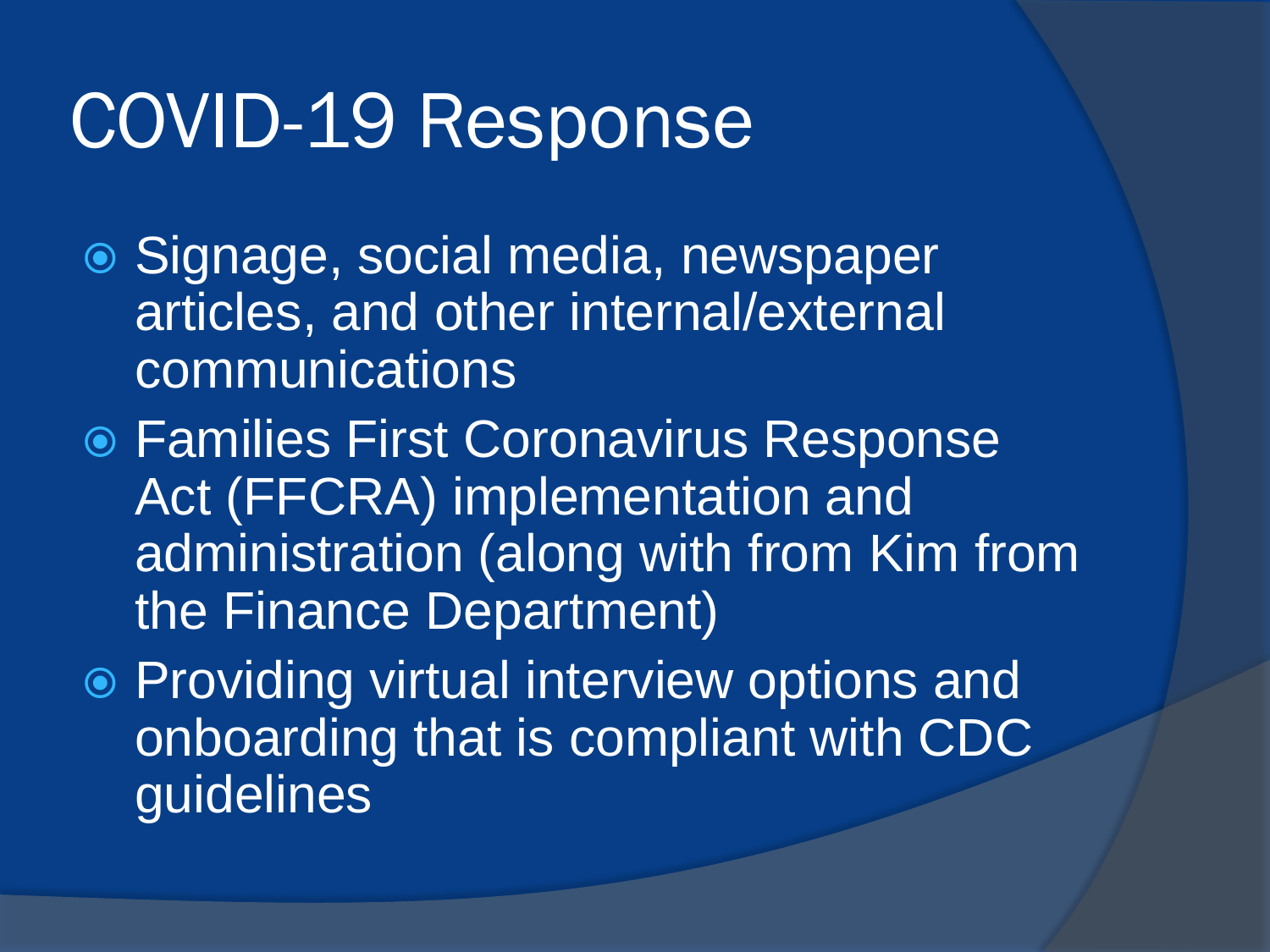#### Families First Coronavirus Relief Act Leave

- We have had a total of 149 requests from 104 employees
- 120 requests have been for COVID-19 testing and/or quarantine
- 29 requests have been for consecutive or intermittent childcare

\*Does not include employees who were tested and continued to work from home, etc.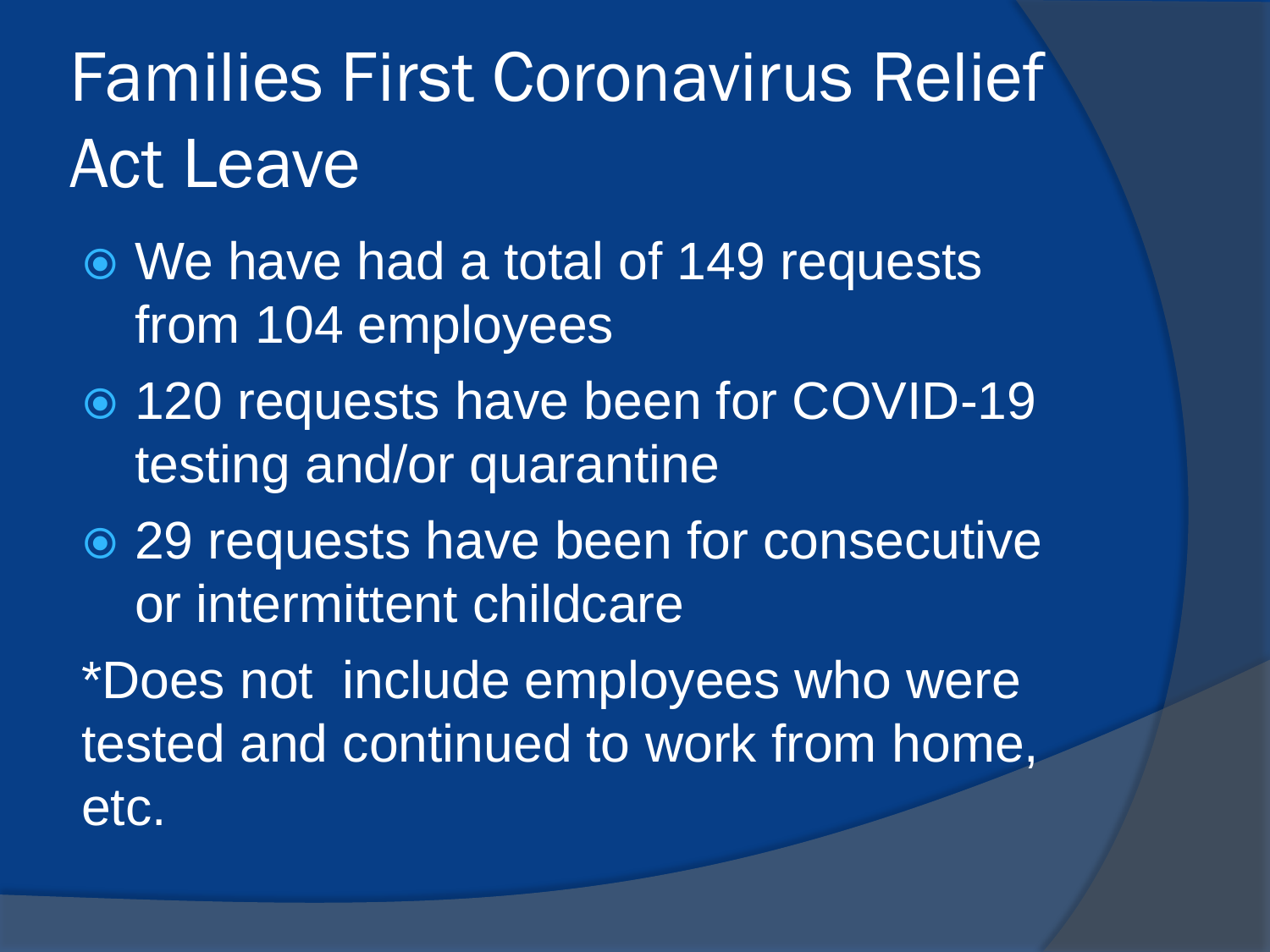#### Marketing and Development

- **Completed the transition to HealthStream** which is our new online learning management platform. Rachel has sent information to staff about the availability of CE's and is getting a lot of inquiries.
- **Pharmacy Home Delivery promo campaign** with Dom
- Telemedicine patient "how-to" info blast
- 340B and other advocacy
- National Health Center Week activities and promotion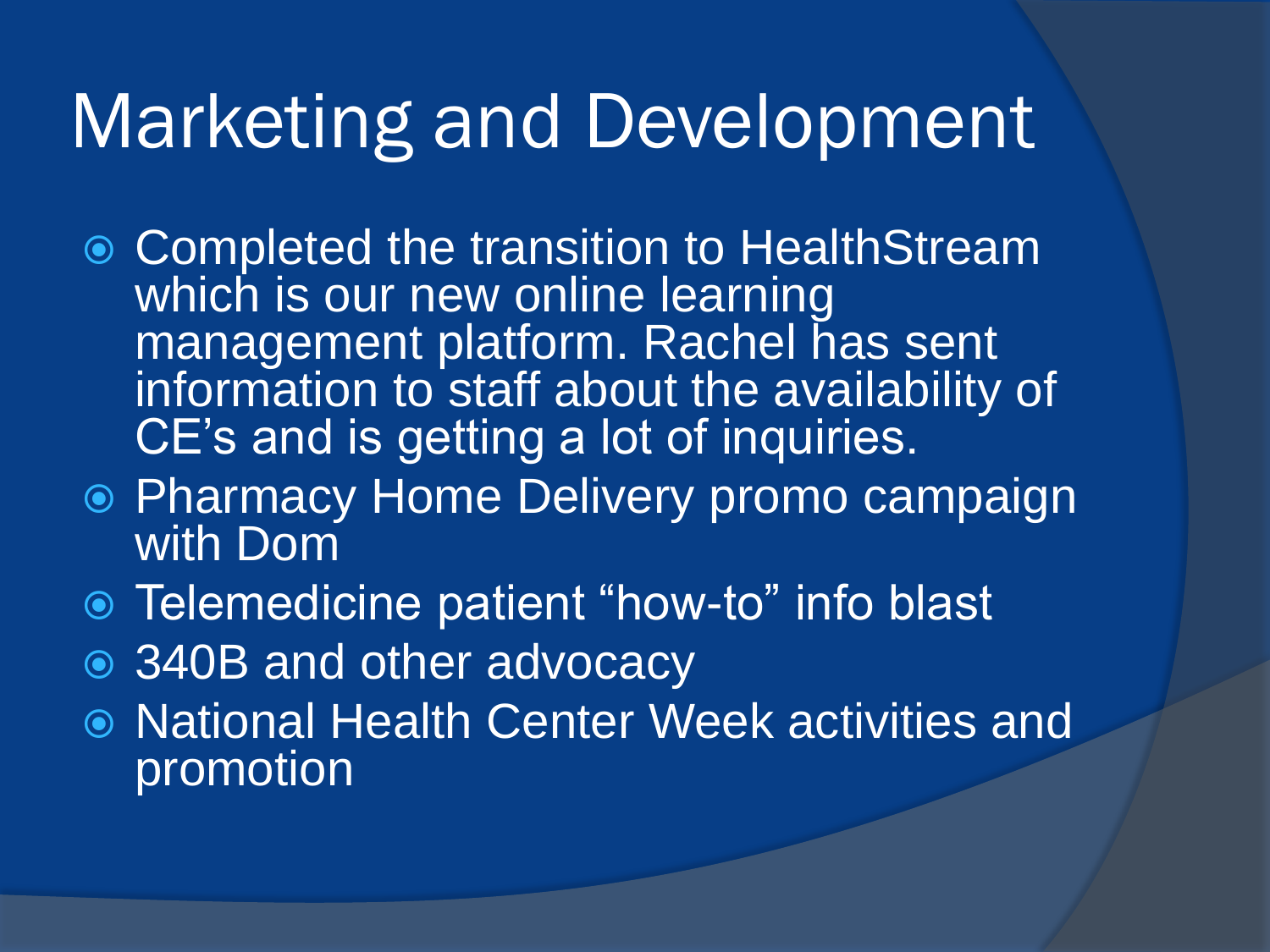#### Benevolence Fund Update

- 
- 
- 
- 
- 
- 
- 
- 
- 
- 

 3/10/2020 \$11.67 Meds (CCP@Village) 3/13/2020 \$53.61 Meds (CCP@Village) 3/31/2020 \$17.00 Meds (CCP@Village) 4/15/2020 \$8.95 Meds (CCP@Village) 4/15/2020 \$14.00 Meds (CCP@Village) • \$40.00 Eye Exam 7/23/2020 \$54.12 Meds (CCP@Village) 7/23/2020 \$5.42 Meds (CCP@Village) 8/7/2020 \$15.00 Meds (CCP@Village) 8/31/2020 \$6.76 Meds (CCP@Village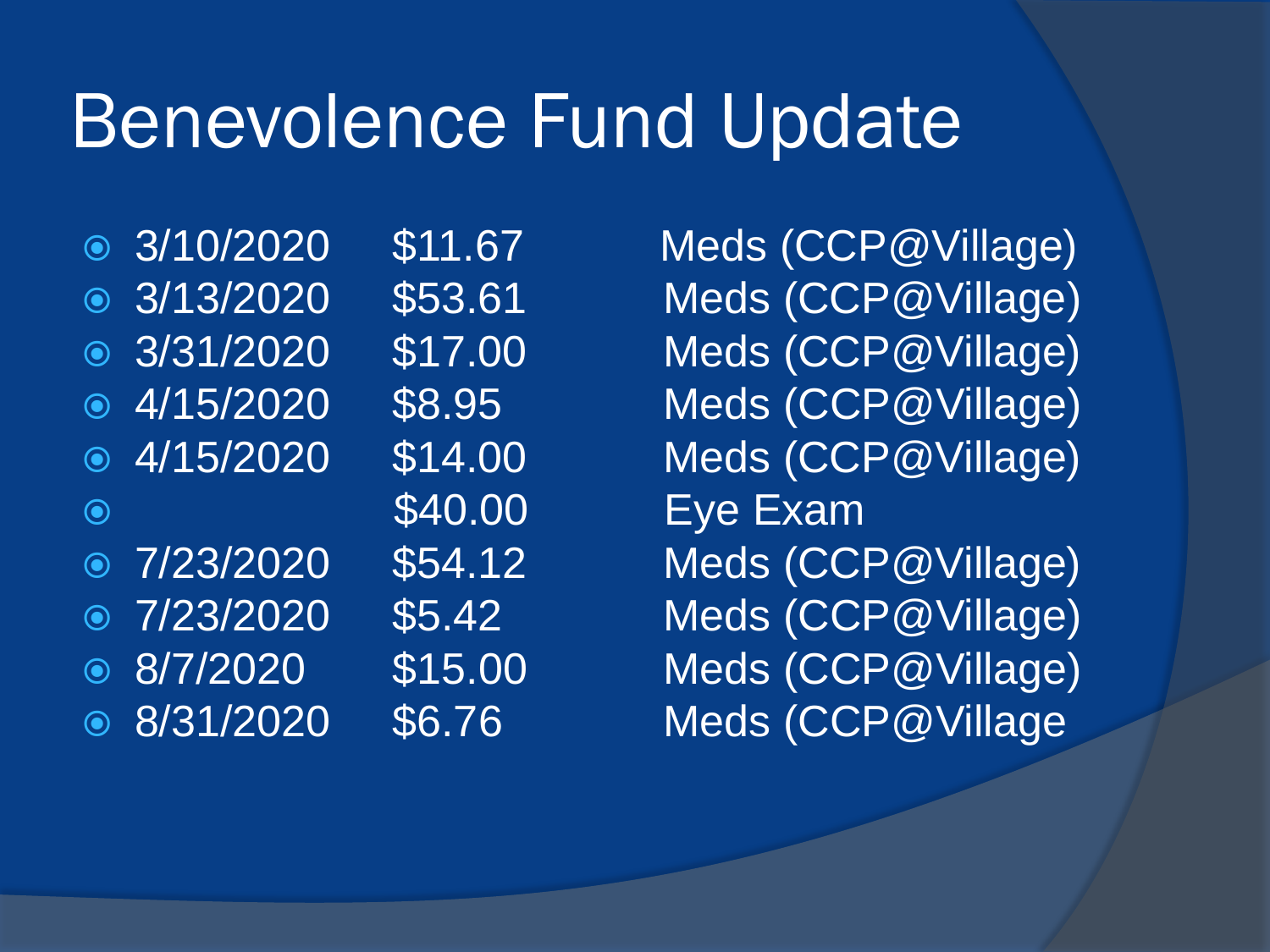### Human Resources and Credentialing/Privileging

- Evaluating nursing pay grades and salaries
- Monitoring and assisting with staff shortage needs
	- Hiring more PRN employees for PSR and clinical support positions
	- Supporting the search for as many as 15 vacancies at a time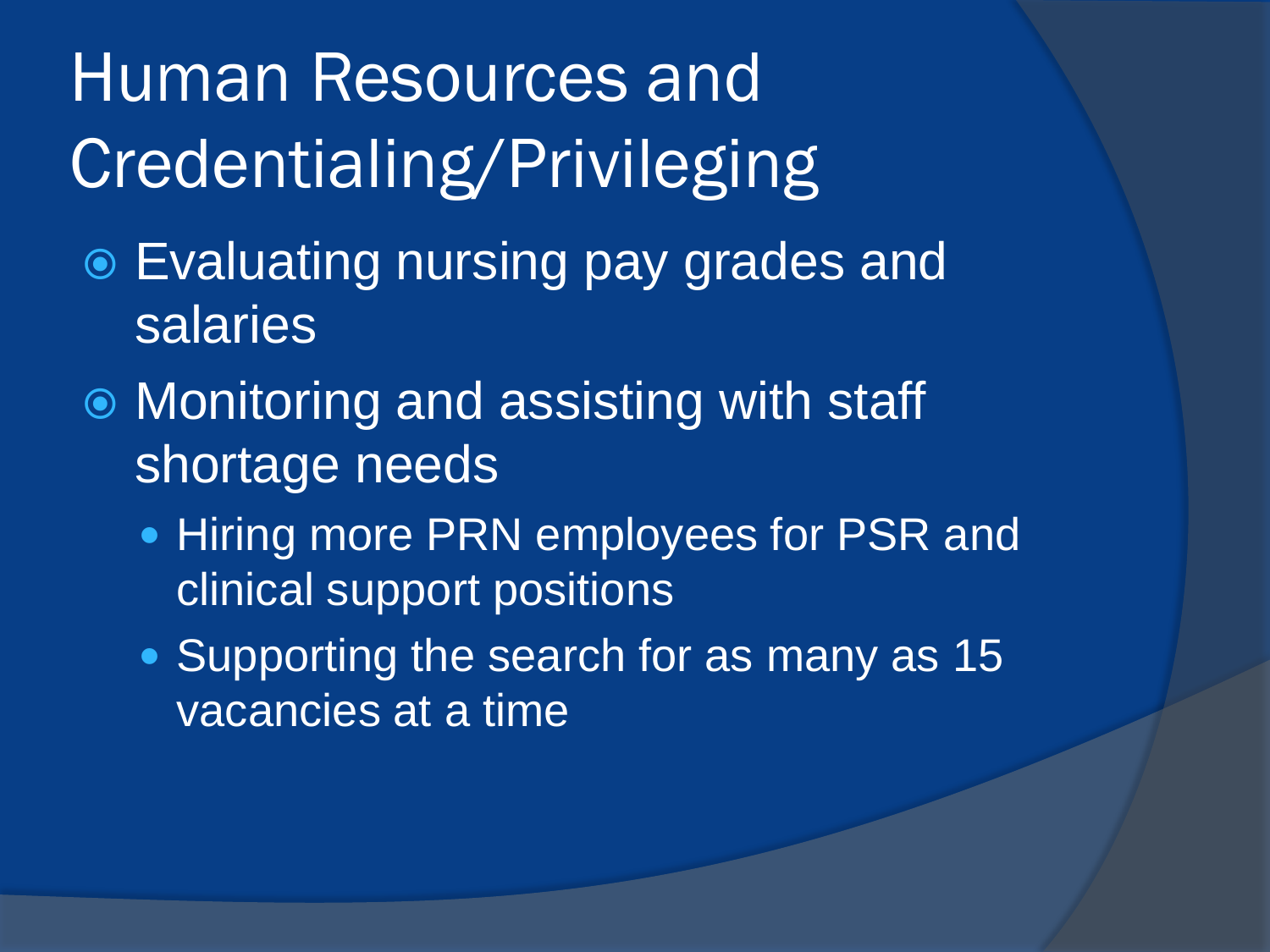### Human Resources and Credentialing/Privileging

- Converted provider contracts to DocuSign and all sent out for signature
- Ongoing provider recruitment, credentialing, and privileging
- Development of a recruitment expenses protocol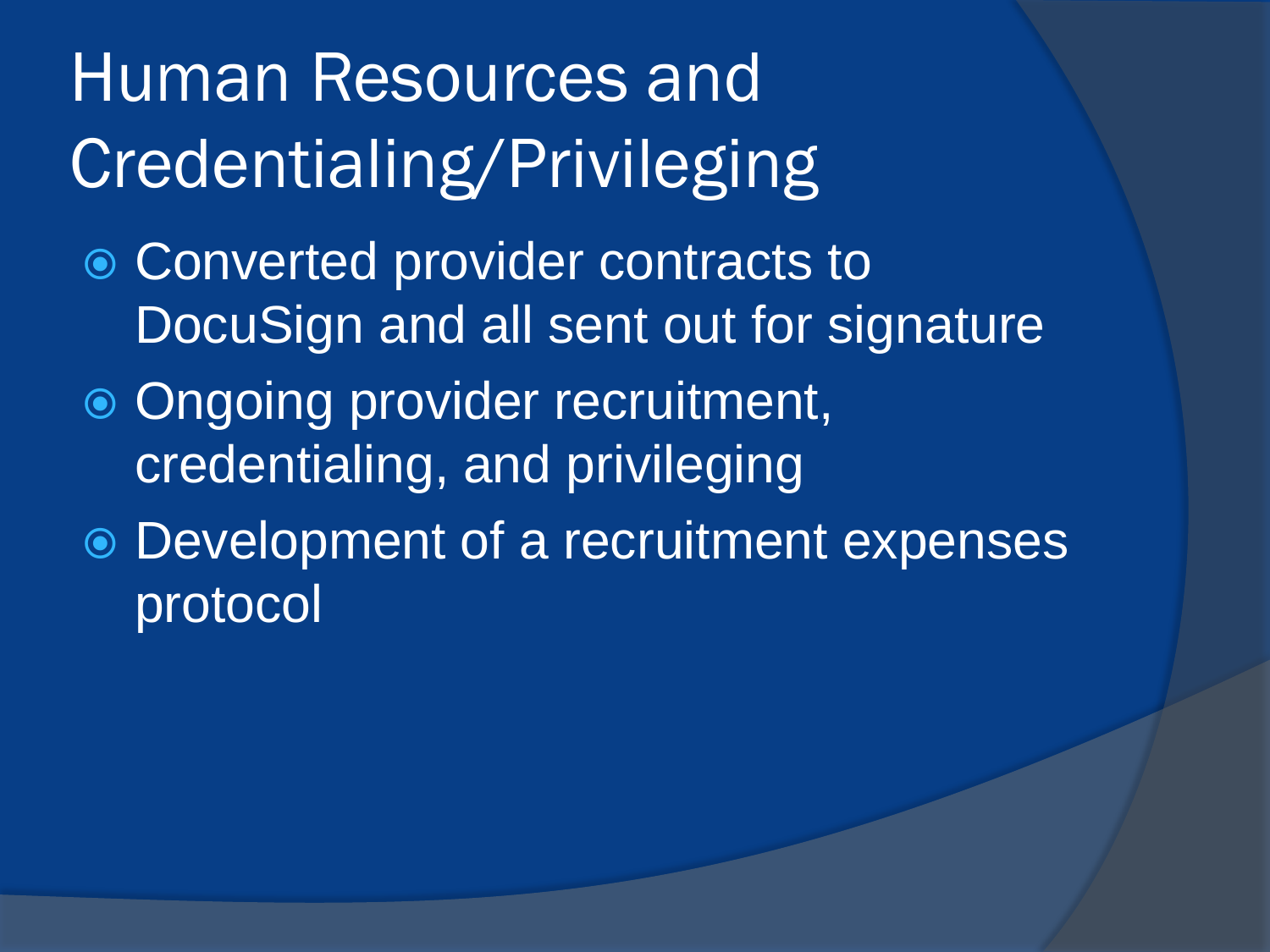### Community Health

- Both Kathy and Shantate successfully completed the coursework and exam to become Community Health Workers. They are currently doing their preceptorship to complete the certification process.
- **◎ Continuing Affordable Care Act work** with current and new clients
- Migrant Clinic continue to run as usual (Kathy)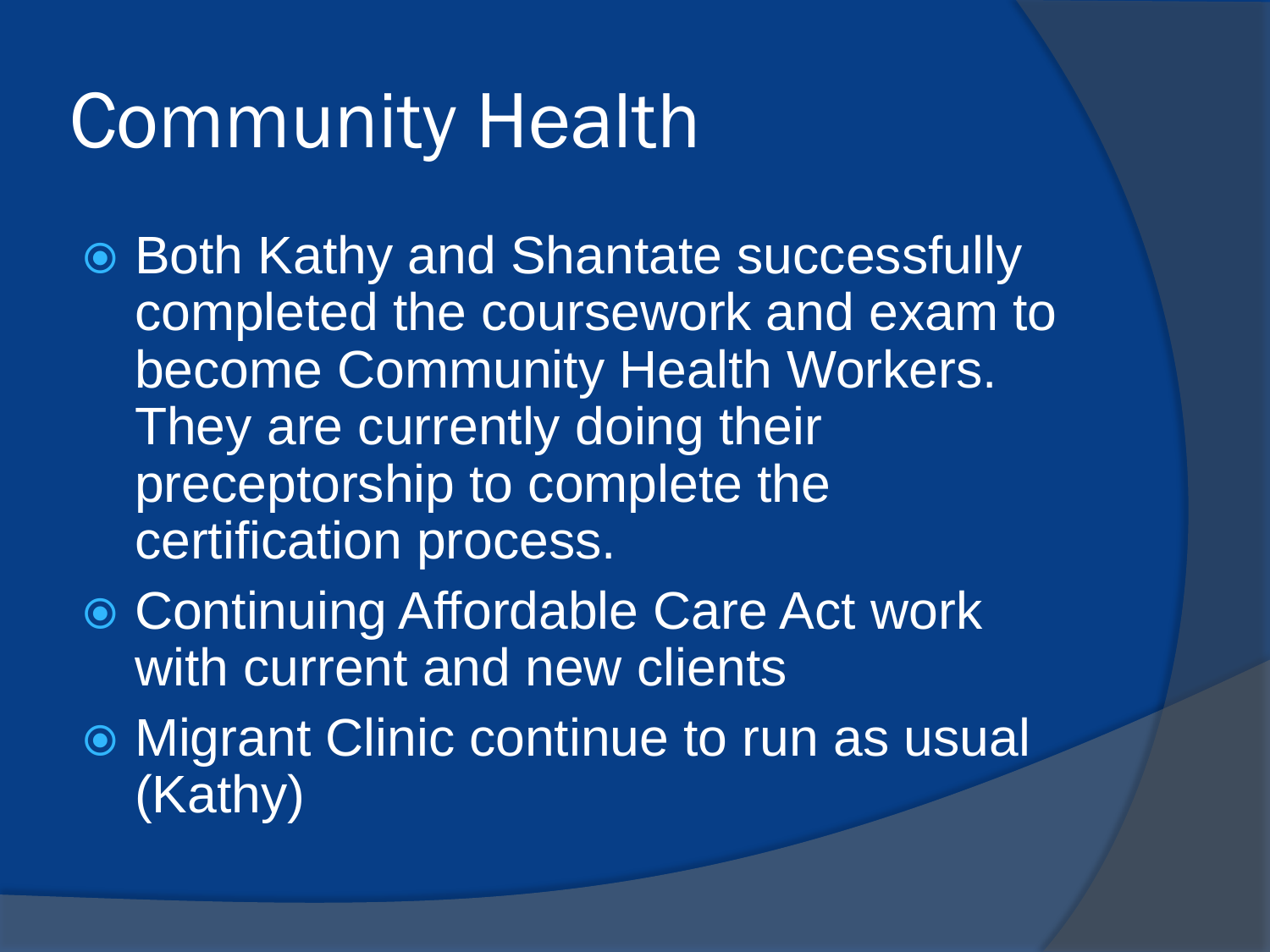## Community Health

- Continued meetings with SCPHCA Migrant Health Advisory Committee and Access Care Saluda (Kathy)
- Working on a PrEP access training course (Shantate)
- Hosting a virtual PTC intern (Shantate)
- **EXECONTER CONTER IN CONTREX IN A CONTER** CONTROLLEY CONTINUE to work with identified patients for HIV PrEP with case management, Gilead application, and rapport building (Shantate)
- **Continue to assist with the Choose Well program** and hoping to sustain the program by increasing uninsured patient access to family planning (Shantate)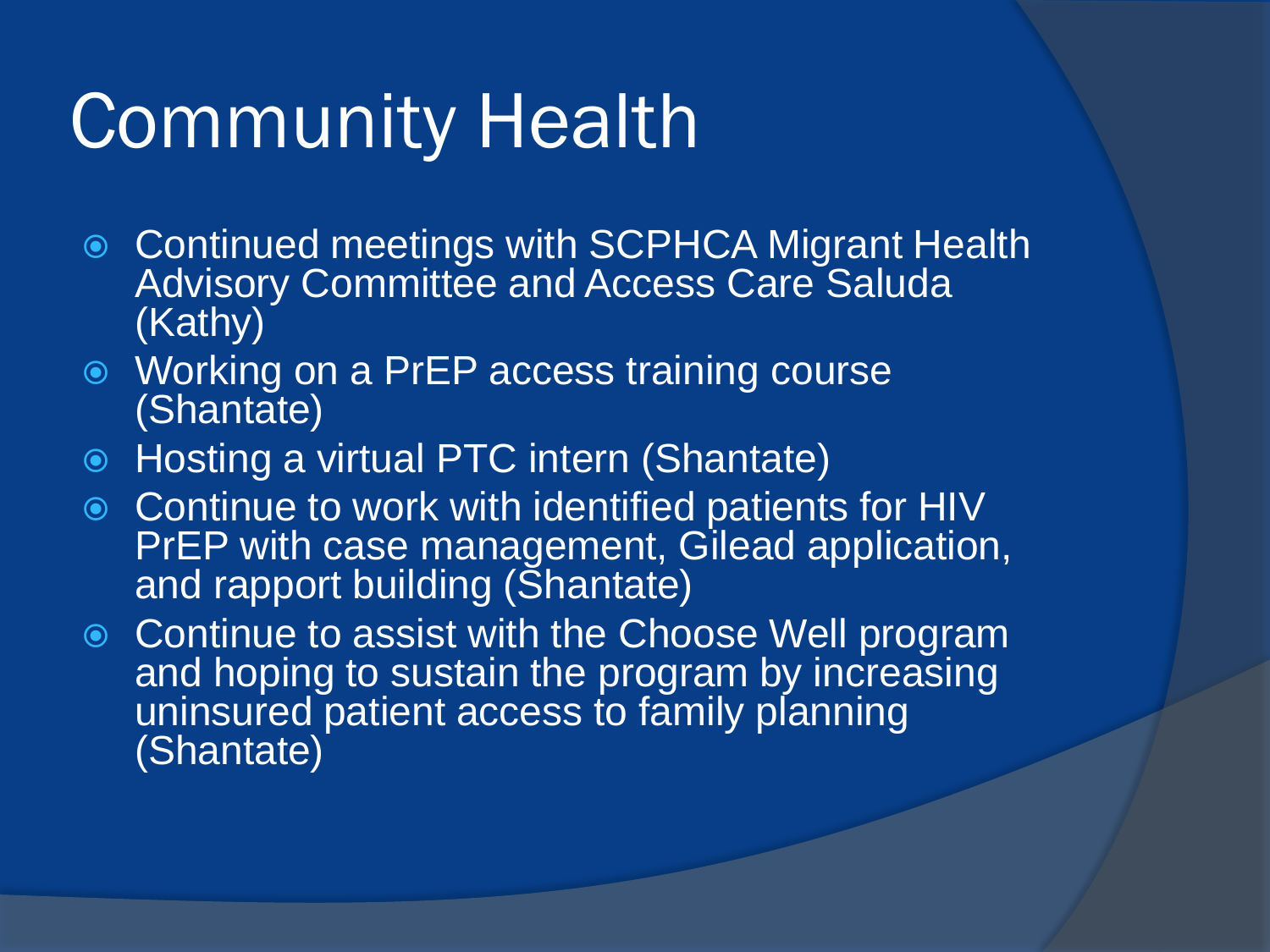#### Grants and Special Projects

- Budget Period Renewal (HRSA)
	- **Instead of SAC because of COVID-19**
	- Starting to work on it now
		- \*Will still be doing needs assessment on schedule

SEPTEP (HIV/AIDS Prevention and Care)

- Continuing to work on PrEP access and HIV testing
- Choose Well (Contraceptive Care)
	- Working on RFP for 2021. We were allowed to apply for additional funds because of successes shown.